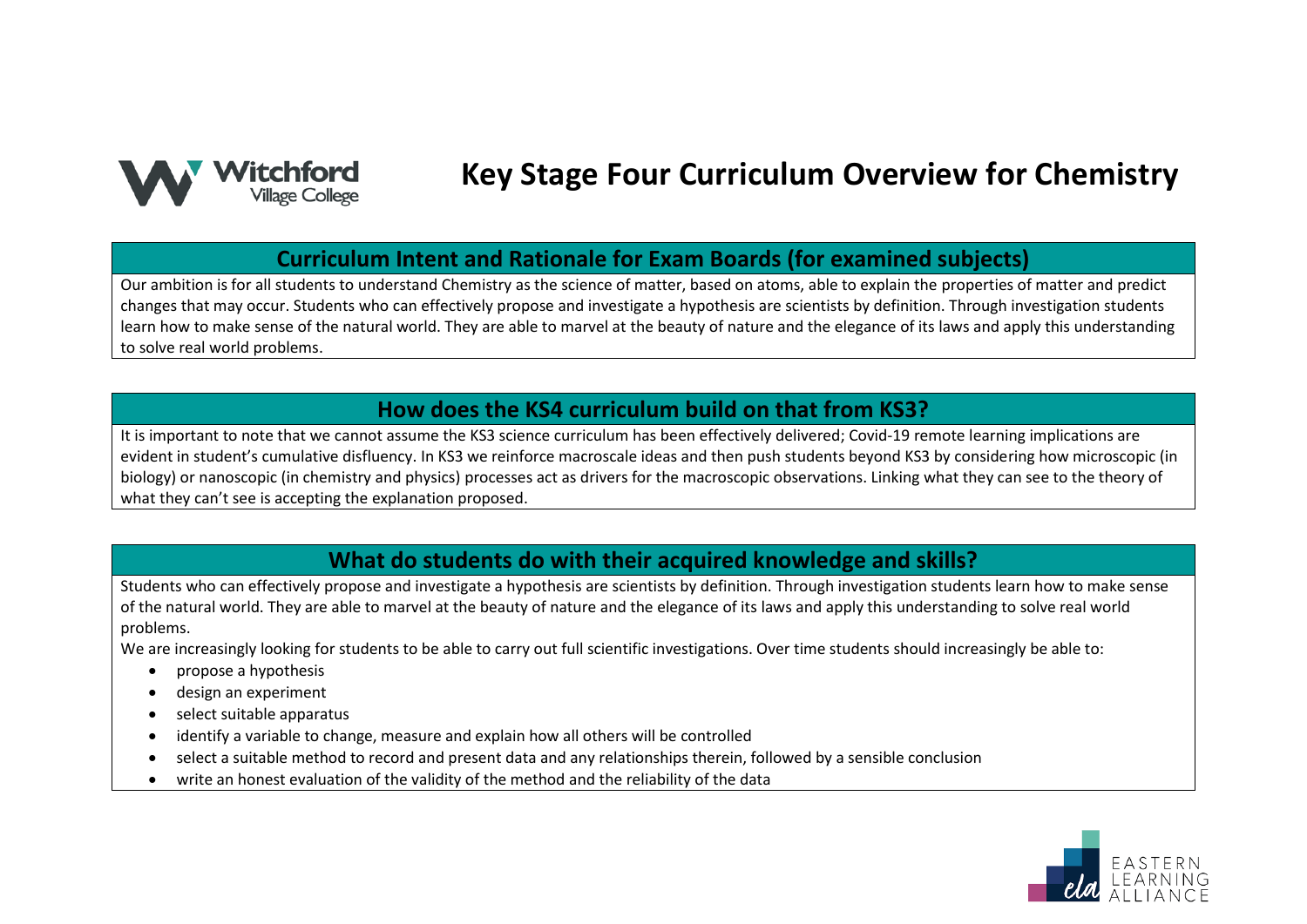# **How does the KS4 curriculum align to and go beyond the National Curriculum?**

In Year 10 students deepen their understanding and ability to link reactions and make predictions of rates based on their atomic knowledge and environmental conditions. The final chapters of the GCSE curriculum are designed to summarise and apply many chapter's student's knowledge from the previous years; Chemistry macroscopic atmosphere and cycles.

| What new knowledge are students taught? |                                                                                                                                                                                                                                                                                                                                                                                                                                                                                                                                                                                                                                                                                                                                   |                                                                                                                                                                                                                                                                                                                                                                                                                                                                                                                                                                                                                                                                                                                                                                                                                                                                                                          |  |
|-----------------------------------------|-----------------------------------------------------------------------------------------------------------------------------------------------------------------------------------------------------------------------------------------------------------------------------------------------------------------------------------------------------------------------------------------------------------------------------------------------------------------------------------------------------------------------------------------------------------------------------------------------------------------------------------------------------------------------------------------------------------------------------------|----------------------------------------------------------------------------------------------------------------------------------------------------------------------------------------------------------------------------------------------------------------------------------------------------------------------------------------------------------------------------------------------------------------------------------------------------------------------------------------------------------------------------------------------------------------------------------------------------------------------------------------------------------------------------------------------------------------------------------------------------------------------------------------------------------------------------------------------------------------------------------------------------------|--|
| <b>Term</b>                             | Year 10                                                                                                                                                                                                                                                                                                                                                                                                                                                                                                                                                                                                                                                                                                                           | Year 11                                                                                                                                                                                                                                                                                                                                                                                                                                                                                                                                                                                                                                                                                                                                                                                                                                                                                                  |  |
| Autumn                                  | <b>Structure &amp; Bonding</b><br>Explain how atoms bond to each other in elements and<br>compounds<br>Explain the formula of elements & compound, knowing the<br>structure of atoms and the type of bonding involved<br>Explain the differences between metals and non-metals in<br>terms of their atomic structure and bonding<br><b>Quantitative chemistry</b><br>Carry out calculations using reacting masses to predict<br>balanced symbol equations for reactions. Carry out<br>calculations using balanced symbol equations to predict the<br>amounts of reactants and products.<br>Calculate the masses of reactants and products from the<br>balanced symbol equation and the mass of a given<br>reactant or product. HT | <b>Rates of chemical change</b><br>How to apply the particle model in the collision theory to<br>$\bullet$<br>explain the effect of changing conditions e.g.<br>temperature on the rate of reaction.<br>Explain how catalysts can affect the rate of a reaction in<br>$\bullet$<br>terms of their effect on the activation energy of the<br>reaction,<br><b>Organic chemistry</b><br>How fractional distillation is used to separate different<br>fractions from the mixture of hydrocarbons in crude oil.<br>The products of complete and incomplete combustion of fuels<br>from crude oil, and the use of thermal decomposition in the<br>process of cracking large hydrocarbons into smaller, more<br>useful products.<br><b>Chemical analysis</b><br>A wide range of chemical tests to identify unknown gases<br>$\bullet$<br>and ions and why instrumental analysis is used in many<br>applications |  |
| Spring                                  | <b>Chemical changes</b><br>Describe and evaluate metal extraction processes such as<br>reduction and electrolysis. State the products of the electrolysis<br>of ionic compounds when molten and in solution<br>Describe the products of neutralisation reactions<br>Explain how to produce a pure, dry sample of a soluble salt.                                                                                                                                                                                                                                                                                                                                                                                                  | <b>Chemistry of the atmosphere</b><br>How the atmosphere developed over the earth's history<br>$\bullet$<br>before arriving at its current composition<br>How climate change is caused by increasing levels of<br>$\bullet$<br>greenhouse gases and how this issue needs to be<br>addressed.                                                                                                                                                                                                                                                                                                                                                                                                                                                                                                                                                                                                             |  |